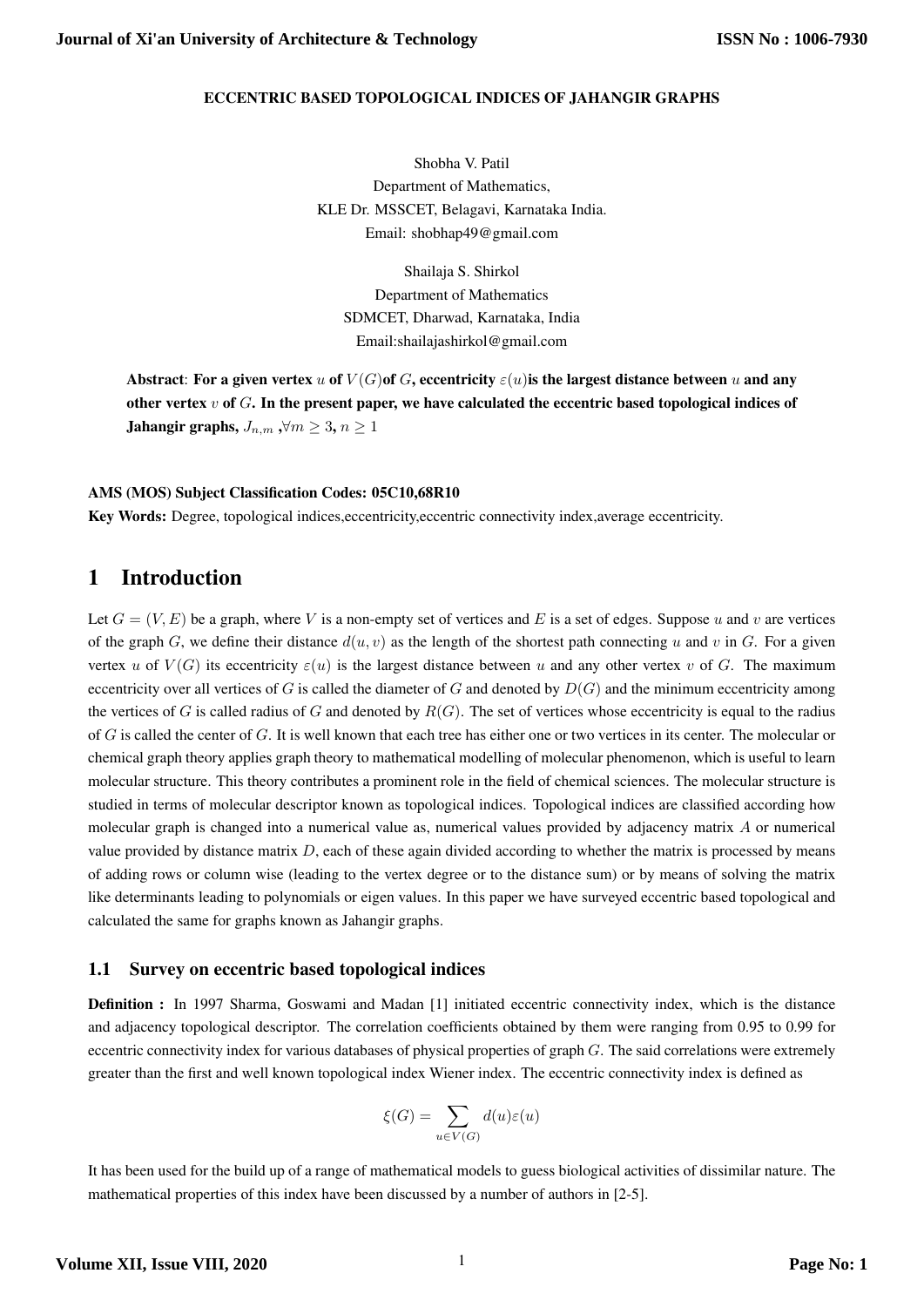Definition : Analogous to other topological polynomials Alaeiyan, M., Mojarad, R. and Asadpour in [6,7] defined the eccentric connectivity polynomial is as, For a given graph  $G$ ,

$$
ECP(G, \lambda) = \sum_{u \in V(G)} d(u)\lambda^{\varepsilon(u)}
$$

The association between the eccentric connectivity polynomial and the eccentric connectivity index is given by

$$
ECP(G,\lambda)=\sum_{u\in V(G)}d(u)\lambda^{\varepsilon(u)}
$$

 $\xi(G) = ECP'(G, 1)$  where  $ECP'(G, \lambda)$  is the first order derivative of  $ECP(G, \lambda)$ 

Definition : Farooq, R. and Ali Malik [8] defined index by not considering the vertex degrees from eccentric connectivity and called it as total connectivity index. For a graph G we accomplish the total-eccentricity index as

$$
\zeta(G) = \sum_{u \in V(G)} \varepsilon(u)
$$

If  $G$  is  $k$ - regular graph then

 $\xi(u) = k\zeta(G)$ 

Definition : Bukley et.al. [9] defined average eccentric connectivity index as

$$
avec(G) = \frac{1}{n} \sum_{u \in V(G)} \varepsilon(u)
$$

Definition : Ghorbani and Hosseinzadeh [10] Graovac et.al. [11] defined the Zagreb indices of a graph G in terms of eccentricity by replacing the degrees of the vertex with its eccentricities.

$$
M_1^*(G) = \sum_{uv \in E(G)} \varepsilon(u) + \varepsilon(v)
$$
  
\n
$$
M_1^{**} = \sum_{u \in V(G)} [\varepsilon(u)]^2
$$
  
\n
$$
M_1^{**} = \sum_{u \in V(G)} [\varepsilon(u)]^2
$$

# 2 Main results

### 2.1 Eccentric based topological indices of Jahangir graphs

In this segment, we consider the Jahangir graph structure and provide closed formulae of convinced topological indices for these graphs. Here, we find the analytically closed results of the eccentric connectivity index, eccentric connectivity polynomial, total eccentricity index, average eccentricity index and Zagreb eccentric indices for the graph  $J_{n,m}$ .

For  $\forall m \geq 3$ , Jahangir graph  $J_{n,m}$  is a graph on  $nm + 1$  vertices and  $m(n+1)$  edges. The Jahangir graph has diameter  $n+1$  if n is odd and  $n+2$  if n is even. For some even and odd number n vertex partition and edge partition of  $J_{n,m}$  is given below

#### Vertex partition of  $J_{n,m}$  for some even n

**Table 1:** Vertex partition of  $J_{2,m}$  based on degree of vertex and eccentricity

| d(u) | $\varepsilon(u)$ | frequency |
|------|------------------|-----------|
| m    |                  |           |
|      |                  | m         |
|      |                  | m         |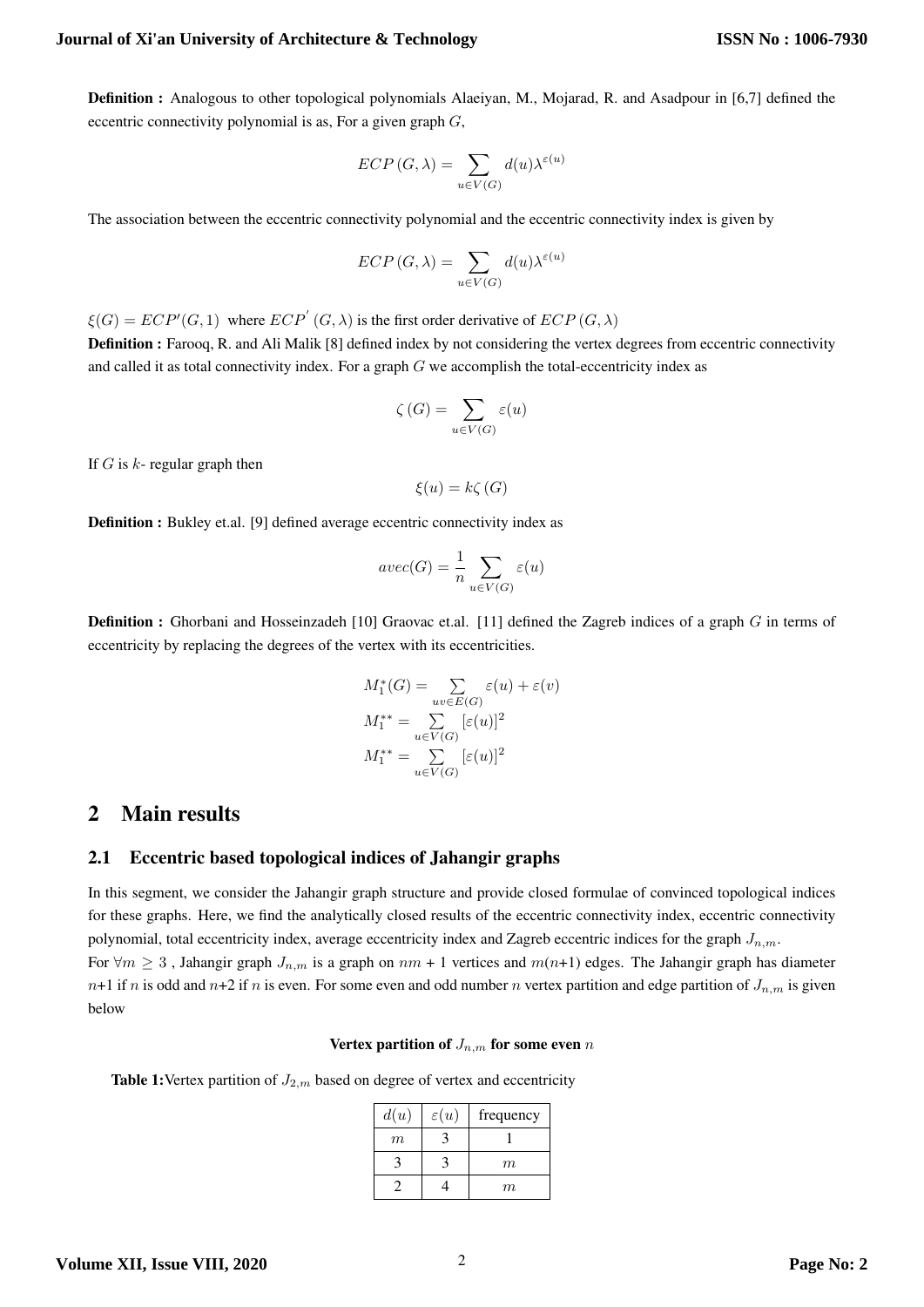

Figure. Jahangir graphs  $J_3$ , 4,  $J_{2,6}$ ,  $J_{4,8}$ ,  $J_{4,6}$  and  $J_{4,3}$ .

**Table 2:** Vertex partition of  $J_{4,m}$  based on degree of vertex and eccentricity

| d(u) | $\varepsilon(u)$ | frequency |
|------|------------------|-----------|
| m    |                  |           |
|      |                  | m         |
| 2    |                  | 2m        |
|      |                  | m         |

**Table 3:** Vertex partition of  $J_{6,m}$  based on degree of vertex and eccentricity

| d(u)             | $\varepsilon(u)$ | frequency |
|------------------|------------------|-----------|
| $\boldsymbol{m}$ | 4                |           |
| 3                | 5                | m         |
| 2                | 6                | 2m        |
| $\mathfrak{D}$   |                  | 2m        |
| 2                | ႙                | m         |

## Vertex partition of  $J_{n,m}$  for some odd  $n$

**Table 4:** Vertex partition of  $J_{3,m}$  based on degree of vertex and eccentricity

| d(u) | $\varepsilon(u)$ | frequency |
|------|------------------|-----------|
| m    |                  |           |
|      | 3                | m         |
|      |                  | 2m        |

**Table 5:** Vertex partition of  $J_{5,m}$  based on degree of vertex and eccentricity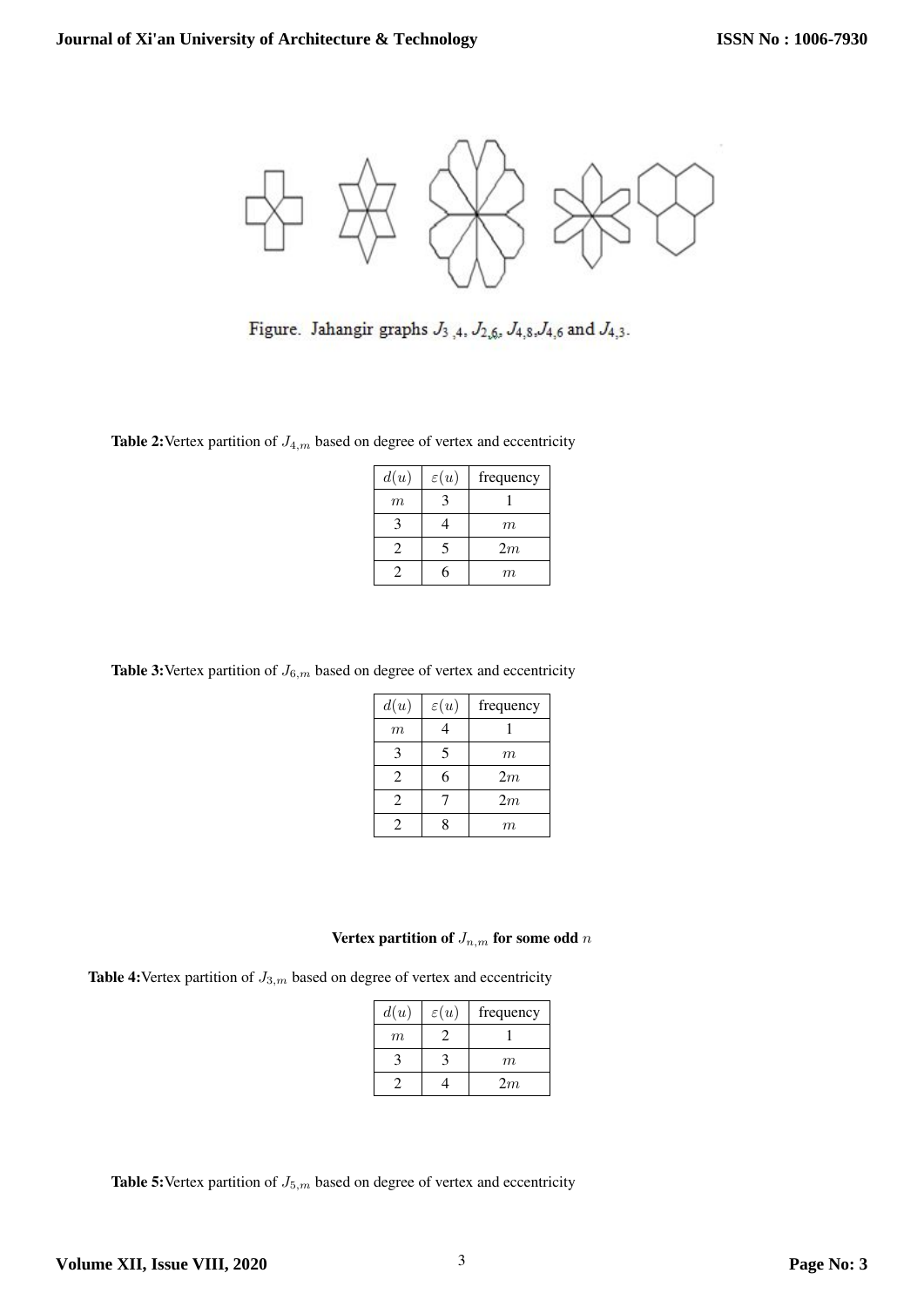| d(u) | $\varepsilon(u)$ | frequency |
|------|------------------|-----------|
| m    |                  |           |
|      |                  | m         |
| 7    |                  | 2m        |
|      |                  | 2m        |

**Table 6:** Vertex partition of  $J_{7,m}$  based on degree of vertex and eccentricity

| d(u)                        | $\varepsilon(u)$ | frequency |
|-----------------------------|------------------|-----------|
| $\boldsymbol{m}$            |                  |           |
| 3                           | 5                | m         |
| $\mathfrak{D}$              | 6                | 2m        |
| 2                           |                  | 2m        |
| $\mathcal{D}_{\mathcal{L}}$ |                  | 2m        |

## Edge partition of  $J_{n,m}$  for some even  $n$

**Table 7:** Edge partition of  $J_{2,m}$  based on eccentricity

| $(u, v) \in (\varepsilon(u), \varepsilon(v))$ | frequency |
|-----------------------------------------------|-----------|
| (2,3)                                         | m         |
| (3,4)                                         | 2m        |

**Table 8:** Edge partition of  $J_{4,m}$  based on eccentricity

| $(u, v) \in (\varepsilon(u), \varepsilon(v))$ | frequency |
|-----------------------------------------------|-----------|
| (3,4)                                         | m         |
| (4,5)                                         | 2m        |
| (5,6)                                         | 2m        |

**Table 9:** Edge partition of  $J_{6,m}$  based on eccentricity

| $(u, v) \in (\varepsilon(u), \varepsilon(v))$ | frequency |
|-----------------------------------------------|-----------|
| (4,5)                                         | m         |
| (5,6)                                         | 2m        |
| (6,7)                                         | 2m        |
| (7,8)                                         | 2m        |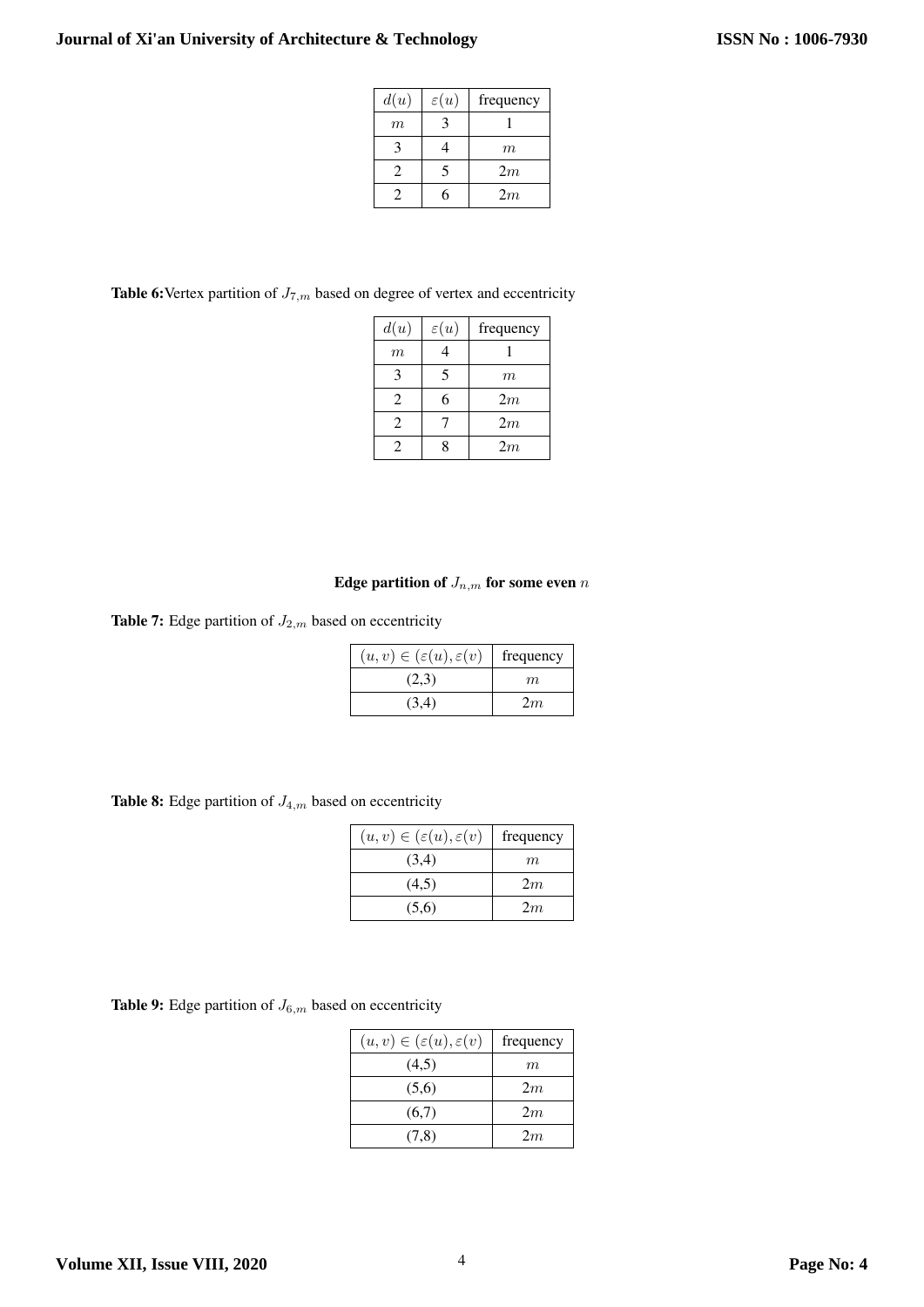#### Edge partition of  $J_{n,m}$  for some odd n

**Table 10:** Edge partition of  $J_{3,m}$  based on eccentricity

| $(u, v) \in (\varepsilon(u), \varepsilon(v))$ | frequency |
|-----------------------------------------------|-----------|
| (2,3)                                         | m         |
| (3,4)                                         | 2m        |
| (4,4)                                         | m         |

**Table 11:** Edge partition of  $J_{5,m}$  based on eccentricity

| $(u, v) \in (\varepsilon(u), \varepsilon(v))$ | frequency |
|-----------------------------------------------|-----------|
| (3,4)                                         | m         |
| (4,5)                                         | 2m        |
| (5,6)                                         | 2m        |
| (6,6)                                         | m         |

**Table 12:** Edge partition of  $J_{7,m}$  based on eccentricity

| $(u, v) \in (\varepsilon(u), \varepsilon(v))$ | frequency |
|-----------------------------------------------|-----------|
| (4,5)                                         | m         |
| (5,6)                                         | 2m        |
| (6,7)                                         | 2m        |
| (7,8)                                         | 2m        |
| (8,8)                                         | m         |

**Theorem 1:** Let  $J_{n,m}$ , for all  $n > 1$  be the Jahangir graph, then the eccentric polynomial is given by

$$
ECP(J_{2n+1,m}, \lambda) = m\lambda^{n+1} + 3m\lambda^{n+2} + 2m\lambda^{n+2} \sum_{i=1}^{n} \lambda^{i}
$$
  

$$
ECP(J_{2n,m}, \lambda) = m\lambda^{n+1} + 3m\lambda^{n+2} + 2m\lambda^{n+2} \sum_{i=1}^{n-1} \lambda^{i} + m\lambda^{2(n+1)}
$$

**Proof:** Let  $J_{n,m}$  be the Jahangir graph depending on n we have two cases when n is odd and even. If it is even then it is of the form  $2n$  and for odd  $2n + 1$ . By the definition of eccentric polynomial,

$$
ECP(G, \lambda) = \sum_{u \in V(G)} d(u)\lambda^{\varepsilon(u)}
$$

generalising the vertex partition of the  $J_{2n}$  using Table 1 to Table 3, and vertex partition of the  $J_{2n+1}$  using Table 4 to Table 6, we see that the Jahangir graph has only three kind of vertices. The central vertex is of degree  $m$ ,  $m$  number of vertices of degree 3 and 2nmnumber of vertices of degree 2 in  $J_{2n+1}$  and  $(2n-1)m$  in  $J_{2n}$ . The eccentricity of central vertex is  $n + 1$ , degree 3 vertices have eccentricity  $n + 2$  and degree 3 vertices eccentricities ranges from  $n + 3$  to  $2n + 2$ . Therefore we have

$$
ECP(J_{2n+1,m}, \lambda) = m\lambda^{n+1} + 3m\lambda^{n+2} + 4m\lambda^{n+2} \sum_{i=1}^{n} \lambda^{i}
$$
  

$$
ECP(J_{2n,m}, \lambda) = m\lambda^{n+1} + 3m\lambda^{n+2} + 4m\lambda^{n+2} \sum_{i=1}^{n-1} \lambda^{i} + m\lambda^{2(n+1)}
$$

**Volume XII, Issue VIII, 2020**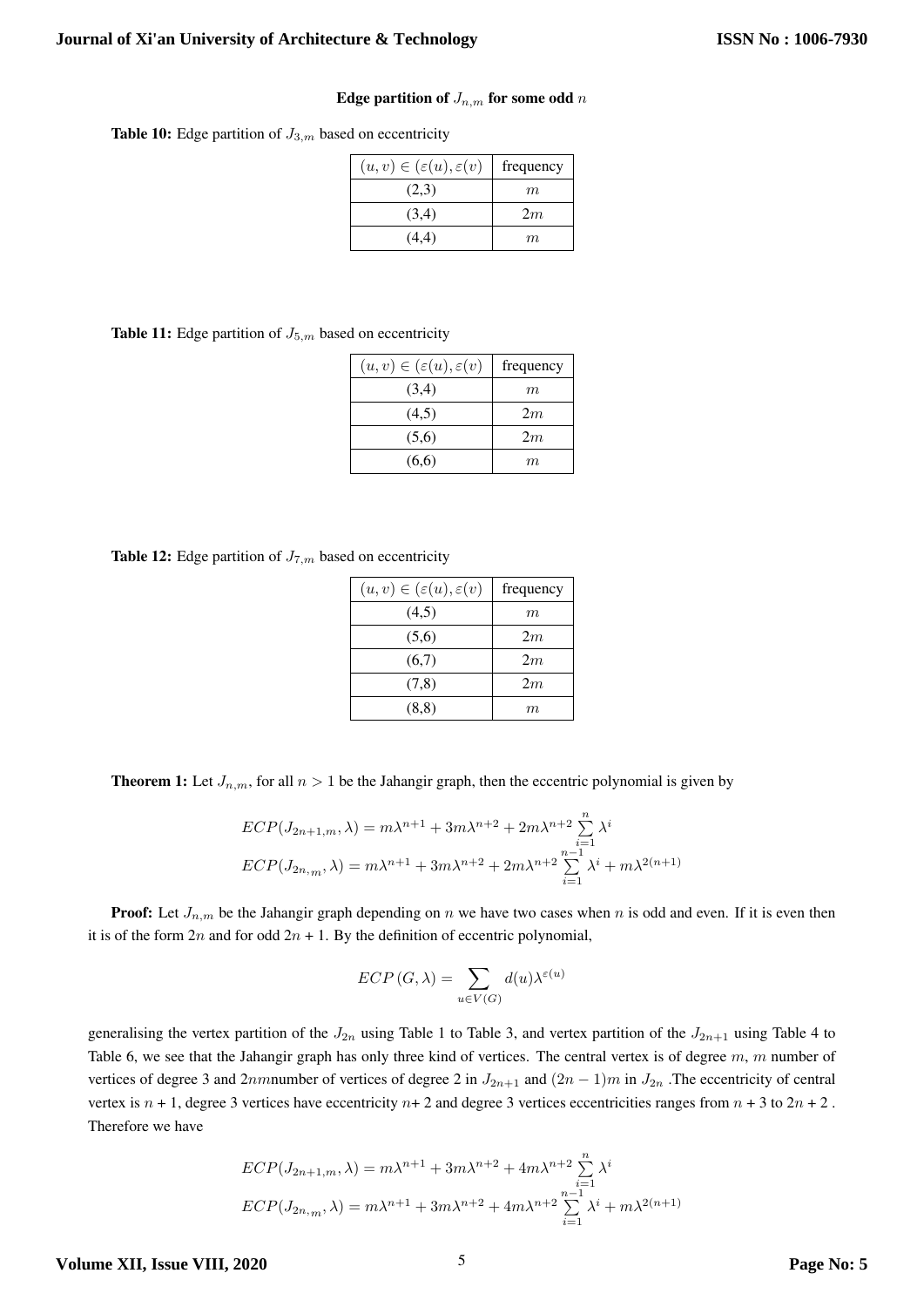**Theorem 2:** Let  $J_{n,m}$ , for all  $n > 1$  be the Jahangir graph, then the eccentric connectivity index is given by

$$
\xi(J_{2n+1,m}) = m(6n^2 + 14n + 7)
$$
  

$$
\xi(J_{2n,m}) = m(6n^2 + 10n + 3)
$$

**Proof:** The formula for eccentric connectivity index is  $\xi(G) = \sum$  $u\in V(G)$  $d(u)\varepsilon(u)$ 

And we know that, 
$$
\xi(G) = ECP'(G, 1)
$$
  
\n
$$
ECP'(J_{2n+1,m}, \lambda) = \frac{d}{d\lambda} \left( m\lambda^{n+1} + 3m\lambda^{n+2} + 4m\lambda^{n+2} \sum_{i=1}^{n} \lambda^{i} \right)_{x=1}
$$
\n
$$
= m(n+1) + 3m(n+2) + 4m \sum_{i=1}^{n} n + 2 + i
$$
\n
$$
= mn + m + 3mn + 6m + 4m \left( \sum_{i=1}^{n} n + 2 + \sum_{i=1}^{n} i \right)
$$
\n
$$
= 4mn + 7m + 4m \left( n(n+2) + \sum_{i=1}^{n} i \right)
$$
\n
$$
= 4mn + 7m + 4m \left( n(n+2) + \frac{n(n+1)}{2} \right)
$$
\n
$$
= 4mn + 7m + 4mn^{2} + 8mn + 2mn^{2} + 2mn
$$
\n
$$
= 14mn + 7m + 6mn^{2}
$$
\n
$$
= m(6n^{2} + 14n + 7)
$$

and

$$
ECP'(J_{2n,m},\lambda) = \frac{d}{d\lambda} \left( m\lambda^{n+1} + 3m\lambda^{n+2} + 4m\lambda^{n+2} \sum_{i=1}^{n-1} \lambda^i + 2m\lambda^{2n+2} \right)_{x=1}
$$
  
=  $m(n+1) + 3m(n+2) + 2m(2n+2) + 4m \sum_{i=1}^{n-1} n + 2 + i$   
=  $mn + m + 3mn + 6m + 4mn + 4m + 4m(\sum_{i=1}^{n-1} n + 2 + \sum_{i=1}^{n-1} i)$   
=  $8mn + 11m + 4m((n-1)(n+2) + \sum_{i=1}^{n-1} i)$   
=  $8mn + 11m + 4m\left( (n-1)(n+2) + \frac{n(n-1)}{2} \right)$   
=  $8mn + 11m + 4m\left( n^2 + n - 2 + \frac{n^2 - n}{2} \right)$   
=  $8mn + 11m + 4m\left( \frac{3n^2 + n - 4}{2} \right)$   
=  $m(8n + 11 + 6n^2 + 2n - 8)$   
=  $m(6n^2 + 10n + 3)$   
Then we have belong to the behavior graph, then the total geometric complex

**Theorem 3:** Let  $J_{n,m}$ , for all  $n > 1$  be the Jahangir graph, then the total eccentric connectivity index is

$$
\zeta\left(J_{2n+1,m}\right) = 3mn^2 + 6mn + 2m + n + 1
$$
  

$$
\zeta\left(J_{2n,m}\right) = 3mn^2 + 4mn + n + 1
$$

**Proof :**The Jahangir graph has only three kind of vertices with their degrees i.e. it has vertices of degree m, 2 and 3. The eccentricity of central vertex of degree m is  $n+1$ , mvertices of degree 3 have eccentricity  $n+2$  and  $2m$  degree 2 vertices eccentricities ranges from  $n+3$  to  $2n+2$  in  $J_{2n+1,m}$ . Therefore

$$
\zeta \left( J_{2n+1,m} \right) = 1 \cdot (n+1) + m \cdot (n+2) + 2m \sum_{i=1}^{n} n + 2 + i
$$
  
=  $n + 1 + mn + 2m + 2m (n (n+2)) + 2m \sum_{i=1}^{n} i$   
=  $n + 1 + mn + 2m + 2mn^2 + 4mn + 2m \cdot \frac{n(n+1)}{2}$   
=  $3mn^2 + 6mn + 2m + n + 1$ 

In  $J_{2n,m}$  the eccentricity of central vertex of degree m is  $n+1$ , m vertices of degree 3 have eccentricity  $n+2$  and  $2m$ degree 2 vertices of eccentricities ranges from  $n+3$  to  $2n-1$  and m degree 2 vertices with eccentricity  $2n+2$ . Therefore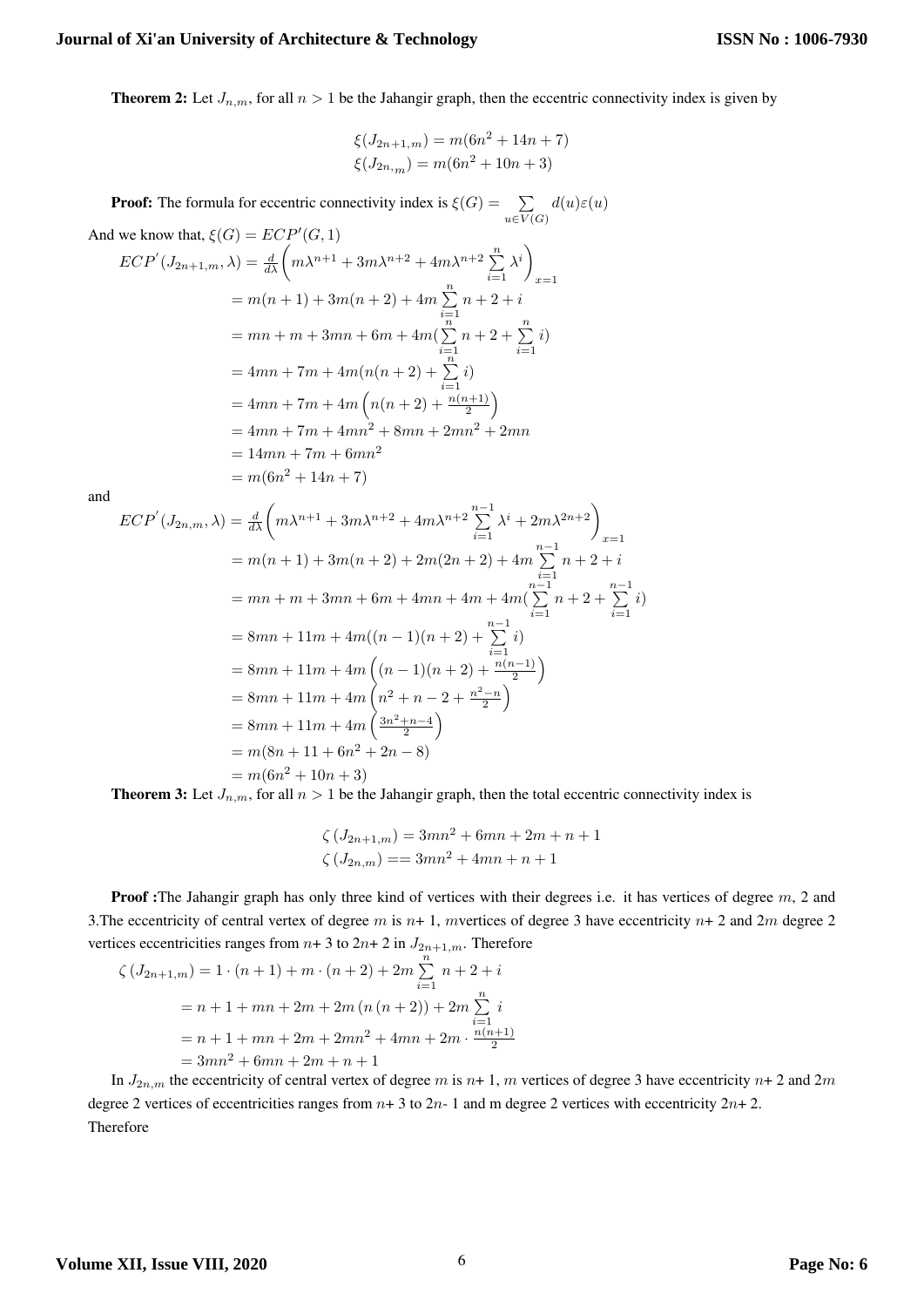$$
\zeta (J_{2n,m}) = 1 \cdot (n+1) + m \cdot (n+2) + 2m \sum_{i=1}^{n-1} n + 2 + i + m \cdot (2n+2)
$$
  
=  $n+1 + mn + 2m + 2m ((n-1)(n+2)) + \left( 2m \sum_{i=1}^{n-1} i \right) + 2mn + 2m$   
=  $n+1 + mn + 2m + 2mn^2 + 2mn - 4m + 2m \cdot \frac{n(n-1)}{2} + 2mn + 2m$   
=  $3mn^2 + 4mn + n + 1$ 

**Theorem 4:** Let  $J_{n,m}$ , for all  $n > 1$  be the Jahangir graph, then the average eccentric connectivity is

$$
\xi(J_{2n+1,m}) = \frac{1}{2nm+m+1}(6n^2 + 14n + 7)
$$
  

$$
\xi(J_{2n,m}) = \frac{1}{2nm}(6n^2 + 10n + 3)
$$

Proof: By the definition of average eccentricity connectivity index

$$
avec(G)=\frac{1}{n}\sum_{u\in V(G)}\varepsilon(u)
$$

where n is number of vertices Jahangir graph  $J_{2n+1}$ , m has  $m(2n+1)+1$  vertices and  $J_{2n,m}$  has  $2nm+1$  vertices. Using the formula average eccentricity in Theorem 2: we have

 $\xi(J_{2n+1,m}) = \frac{1}{2nm+m+1}(6n^2+14n+7)$  $\xi(J_{2n,m}) = \frac{1}{2nm}(6n^2 + 10n + 3)$ 

**Theorem 5:** Let  $J_{n,m}$ , for all  $n > 1$  be the Jahangir graph, then the a first Zagreb index is

$$
M_1^*(J_{2n+1,m}) = m [6n^2 + 14n + 7]
$$
  

$$
M_1^*(J_{2n,m}) = m(6n^2 + 10n + 3)
$$

**Proof :** Generalising the edge partition of the  $J_{2n}$  using Table 7 to Table 9, and edge partition of the  $J_{2n+1}$  using Table 10 to Table 12

$$
M_1^*(J_{2n+1,m}) = \sum_{uv \in E(G)} \varepsilon(u) + \varepsilon(v)
$$
  
=  $m ((n + 1) + (n + 2)) + m ((2n + 2) + (2n + 2)) + 2m ((n + 2) + (2n + 2))$   
+  $2m \cdot 2 \sum_{i=0}^{n-1} n + 2 + i$   
=  $m \left[ (2n + 3) + (4n + 4) + (6n + 8) + \left( 4 \sum_{i=0}^{n-1} n + 2 \right) + \left( 4 \sum_{i=0}^{n-1} i \right) \right]$   
=  $m \left[ 12n + 15 + 4(n - 1)(n + 2) + 4 \cdot \frac{n(n-1)}{2} \right]$   
=  $m \left[ 6n^2 + 14n + 7 \right]$   

$$
M_1^*(J_{2n,m}) = \sum_{uv \in E(G)} \varepsilon(u) + \varepsilon(v)
$$
  
=  $m ((n + 1) + (n + 2)) + 2m ((n + 2) + (2n + 2)) + 2m \cdot 2 \sum_{i=0}^{n-1} n + 2 + i$   
=  $m \left[ (2n + 3) + (6n + 8) + \left( 4 \sum_{i=0}^{n-1} n + 2 \right) + \left( 4 \sum_{i=0}^{n-1} i \right) \right]$   
=  $m \left[ 8n + 11 + 4(n - 1)(n + 2) + 4 \cdot \frac{n(n-1)}{2} \right]$   
=  $m \left[ 6n^2 + 10n + 3 \right]$ 

**Theorem 6:** Let  $J_{n,m}$ , for all  $n > 1$  be the Jahangir graph, then the second Zagreb index is

$$
M_1^{**}(J_{2n+1,m}) = \frac{1}{3} \left( 14mn^3 + 30mn^2 + 38mn + 3n^2 + 12m + 6n + 3 \right)
$$
  

$$
M_1^{**}(J_{2n,m}) = \frac{1}{3} \left( 5mn^3 + 21mn^2 + 55mn + 36m + 3n^2 + 6n + 3 \right)
$$

**Proof:** The Jahangir graph has three class of vertices with their degrees i.e. it has vertices of degree  $m$ , 2 and 3. The eccentricity of central vertex of degree m is  $n + 1$ , m number of vertices of degree 3 have eccentricity  $n + 2$  and  $2m$ number of vertices of degree 2 have eccentricities ranging from  $n + 3$  to  $2n + 2$  in  $J_{2n+1,m}$ . Therefore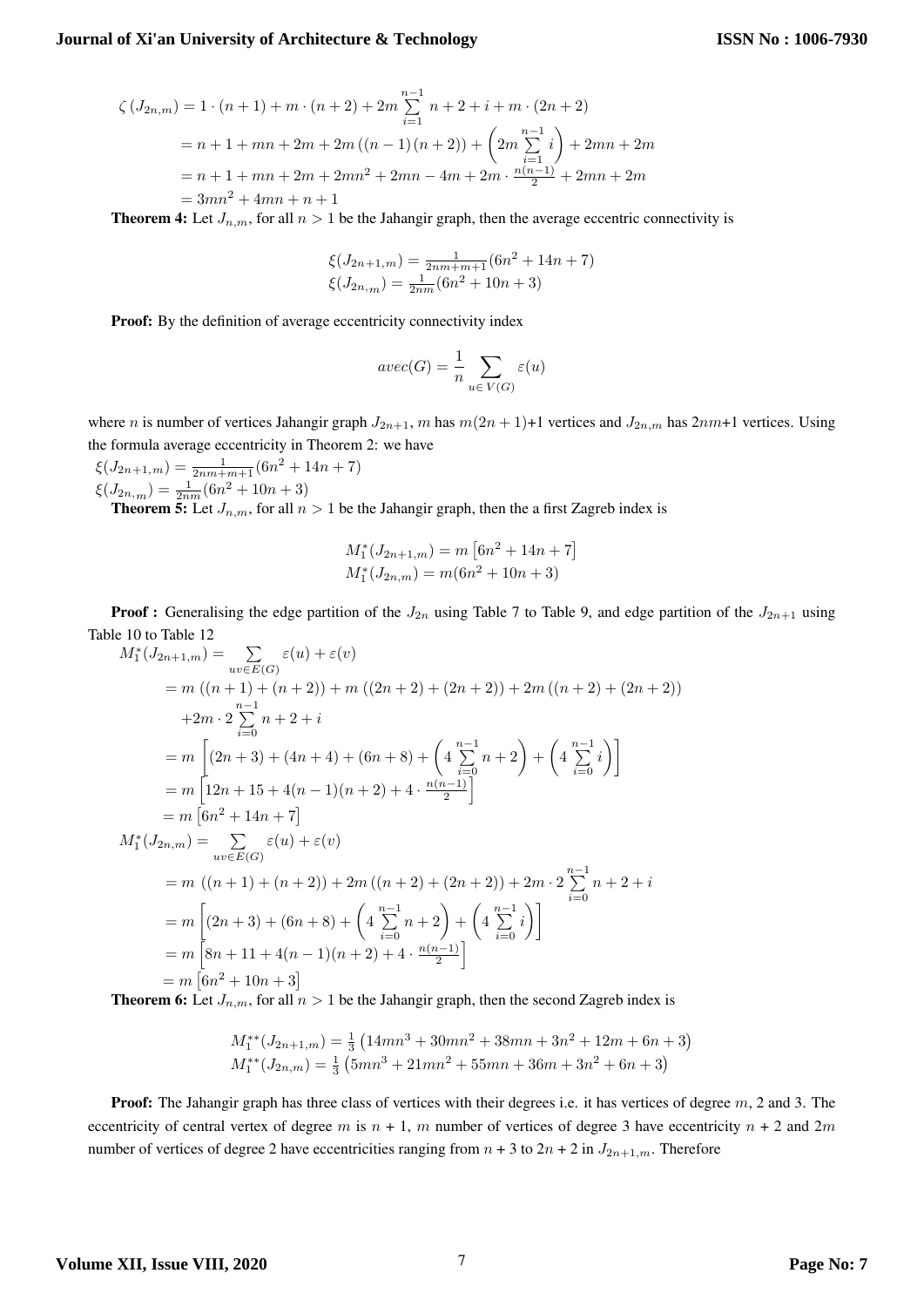$$
M_{1}^{**} (J_{2n+1,m}) = 1 \cdot (n+1)^{2} + m \cdot (n+2)^{2} + 2m \sum_{i=1}^{n} \left(\frac{n+2+i}{n}\right)^{2}
$$
  
=  $n^{2} + 2n + 1 + mn^{2} + 4m + 4mn + 2m \left(\sum_{i=1}^{n} (n+2)^{2}\right) + 2m \cdot 2(n+2) \left(\sum_{i=1}^{n} i\right) + 2m \left(\sum_{i=1}^{n} i^{2}\right)$   
=  $n^{2} + 2n + 1 + mn^{2} + 4m + 4mn + 2mn(n^{2} + 4n + 4) + (4mn + 8m) \frac{n(n+1)}{2} + 2m \frac{n(n+1)(2n+1)}{6}$   
=  $\frac{1}{3} (14mn^{3} + 30mn^{2} + 38mn + 3n^{2} + 12m + 6n + 3)$ 

In  $J_{2n,m}$ , the eccentricity of central vertex of degree m is  $n+1$ , m number of vertices of degree 3 have eccentricity  $n+2$  and  $2m$  number of degree vertices 2 of eccentricities ranging from  $n+3$  to  $2n-1$  and m degree 2 vertices with eccentricity 2n+ 2.

Therefore

$$
M_{1}^{**} (J_{2n,m}) = 1 \cdot (n+1)^{2} + m \cdot (n+2)^{2} + 2m \sum_{i=1}^{n-1} \frac{(n+2+i)^{2} + m \cdot (2n+2)^{2}}{(n+2+i)^{2} + 2m \cdot (n+2)^{2}}
$$
  
=  $n^{2} + 2n + 1 + mn^{2} + 4m + 4mn + 2m \left( \sum_{i=1}^{n-1} (n+2)^{2} \right) + 2m \cdot (n+2) \left( \sum_{i=1}^{n-1} i \right) + 2m \left( \sum_{i=1}^{n-1} i^{2} \right)$   
+  $4m(n^{2} + 2n + 1)$   
=  $n^{2} + 2n + 1 + 5mn^{2} + 8m + 12mn + 2m(n-1)(n+2)^{2} + 2m \cdot (n+2) \frac{n(n-1)}{2}$   
+  $2m \frac{n(n-1)(2n-1)}{6}$   
=  $\frac{1}{3} (5mn^{3} + 21mn^{2} + 55mn + 36m + 3n^{2} + 6n + 3)$ 

**Theorem 7:** Let  $J_{n,m}$ , for all  $n > 1$  be the Jahangir graph, then the third Zagreb index is

$$
M_2^*(J_{2n,m}) = \frac{m}{3} \left( 14n^3 + 39n^2 + 31n + 6 \right)
$$
  

$$
M_2^*(J_{2n+1,m}) = \frac{m}{3} \left( 14n^3 + 43n^2 + 39n + 10 \right)
$$

**Proof:** Generalising the edge partition of the  $J_{2n}$  using Table 7 to Table 9 and edge partition of the  $J_{2n+1}$  using Table 10 to Table 12.

$$
M_{2}^{*}(J_{2n,m}) = \sum_{uv \in E(G)} \varepsilon(u)\varepsilon(v)
$$
  
\n
$$
= m((n + 1)(n + 2)) + 2m \sum_{i=0}^{n-1} (n + 2 + i)(n + 3 + i)
$$
  
\n
$$
= m \left[ n^{2} + 3n + 2 + 2 \sum_{i=0}^{n-1} (n + 2)(n + 3) + 2 \sum_{i=0}^{n-1} (2n + 5)i + 2 \sum_{i=0}^{n-1} i^{2} \right]
$$
  
\n
$$
= m \left[ n^{2} + 3n + 2 + 2n(n^{2} + 5n + 6) + \left( 2(2n + 5) \sum_{i=0}^{n-1} i \right) + \left( 2 \sum_{i=0}^{n-1} i^{2} \right) \right]
$$
  
\n
$$
= m \left[ n^{2} + 3n + 2 + 2n^{3} + 10n^{2} + 12n + 2(2n + 5) \frac{n(n-1)}{2} + 2 \frac{n(n-1)(2n-1)}{6} \right]
$$
  
\n
$$
= \frac{m}{3} \left( 14n^{3} + 39n^{2} + 31n + 6 \right)
$$
  
\n
$$
M_{2}^{*}(J_{2n+1,m}) = \sum_{uv \in E(G)} \varepsilon(u)\varepsilon(v)
$$
  
\n
$$
= m \left( (n + 1)(n + 2) \right) + 2m \sum_{i=0}^{n-1} (n + 2 + i)(n + 3 + i) + m(2n + 2)(2n + 2)
$$
  
\n
$$
= m \left[ n^{2} + 3n + 2 + 2 \sum_{i=0}^{n-1} (n + 2)(n + 3) + 4(n + 1)^{2} + 2 \sum_{i=0}^{n-1} (2n + 5)i + 2 \sum_{i=0}^{n-1} i^{2} \right]
$$
  
\n
$$
= m \left[ n^{2} + 3n + 2 + 2n(n^{2} + 5n + 6) + 4(n^{2} + 2n + 1) + \left( 2(2n + 5) \sum_{i=0}^{n-1} i \right) + \left( 2 \sum_{i=0}^{n-1} i
$$

# 3 References

- 1. Sharma, V., Goswami, R. and Madan, A.K., "Eccentric connectivity index: A novel highly discriminating topological descriptor for structure property and structure activity studies". J. Chem. Inf. Comput. Sci. 37, pp 273–282 (1997).
- 2. Dureja, H. and Madan, A.K. "Topochemical models for prediction of cyclin-dependent kinase 2 inhibitory activity of indole-2-ones". J. Mol. Model. 11, pp 525–531(2005).
- 3. Ilic, A. and Gutman, I., "Eccentric connectivity index of chemical trees", MATCH Commun. Math. Comput. Chem. 65, pp 731–744, (2011). ´